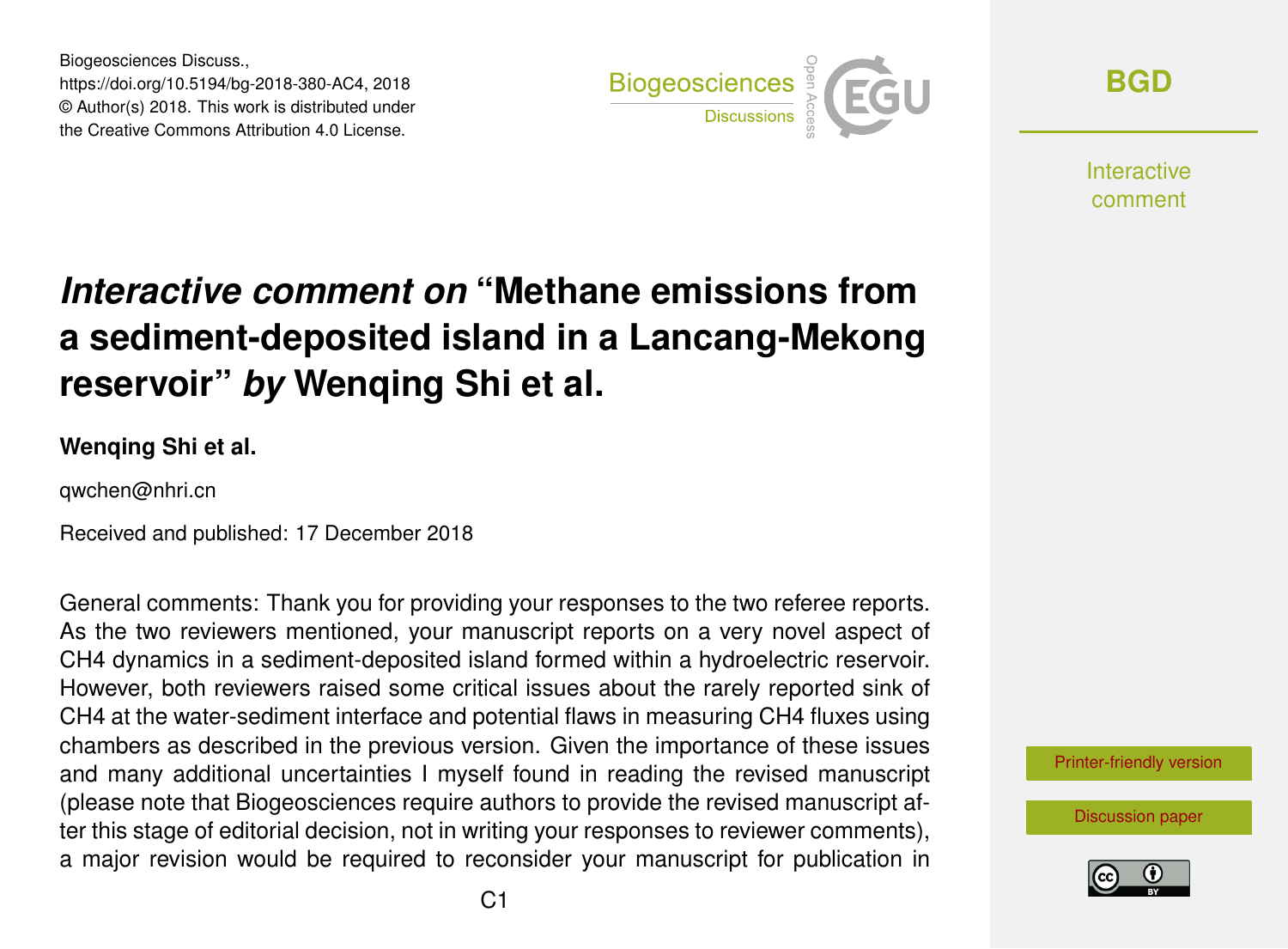Biogeosciences. The revised manuscript may be resent to the reviewers to double check whether you have adequately addressed all the raised issues and minor corrections. I would like to ask you to make all the changes easily identifiable in a marked-up manuscript and a point-by-point reply to the reviewers' and my own comments to facilitate the second round of review. I would suggest you to specify the line numbers of the revised parts when you respond to the reviewer comments, and my comments and suggestions as follows:

- We are indeed grateful to the editor for the valuable comments that have enabled us to improve the manuscript. We seriously considered all the comments and made a thorough revision. The changes made were shown with a red color font in the marked-up manuscript and supplements. Detailed point-to-point responses are presented below. The marked-up manuscript and supplements are listed in the attachment.

Question 1: The CH4 sink along the island edge and accuracy of chamber measurements. Both reviewers were concerned about potential errors involved in your chamber measurements. Though you provided more detailed descriptions about the chamber system, there might be some lingering uncertainties about the repeated gas sampling in low-concentration chambers and potential gas leakage during storage of evacuation vials. I would suggest you to provide more details on sampling and gas analysis including QC measures to guarantee analytical accuracy so that the reviewers could assess the accuracy of CH4 measurements. You may also include the original CH4 measurements (as shown in your response to the reviewer 2) as a supplementary table. Lastly, you can also cite available literature information about very low to negative CH4 fluxes in reservoir sediment systems similar to yours. Your discussion in L256-267 is too general to explain specific conditions you encountered in your sediment island.

- Thanks for the editor's valuable comments. For gas sampling, static chambers have been widely used in the low-to-negative CH4 flux analyses (Veldkamp et al., 2013; Wang et al., 2013), and yielded a good linear regression based on CH4 concentration changes over time in this study (Table S1 in the supplements). For gas storage,

### **[BGD](https://www.biogeosciences-discuss.net/)**

Interactive comment

[Printer-friendly version](https://www.biogeosciences-discuss.net/bg-2018-380/bg-2018-380-AC4-print.pdf)

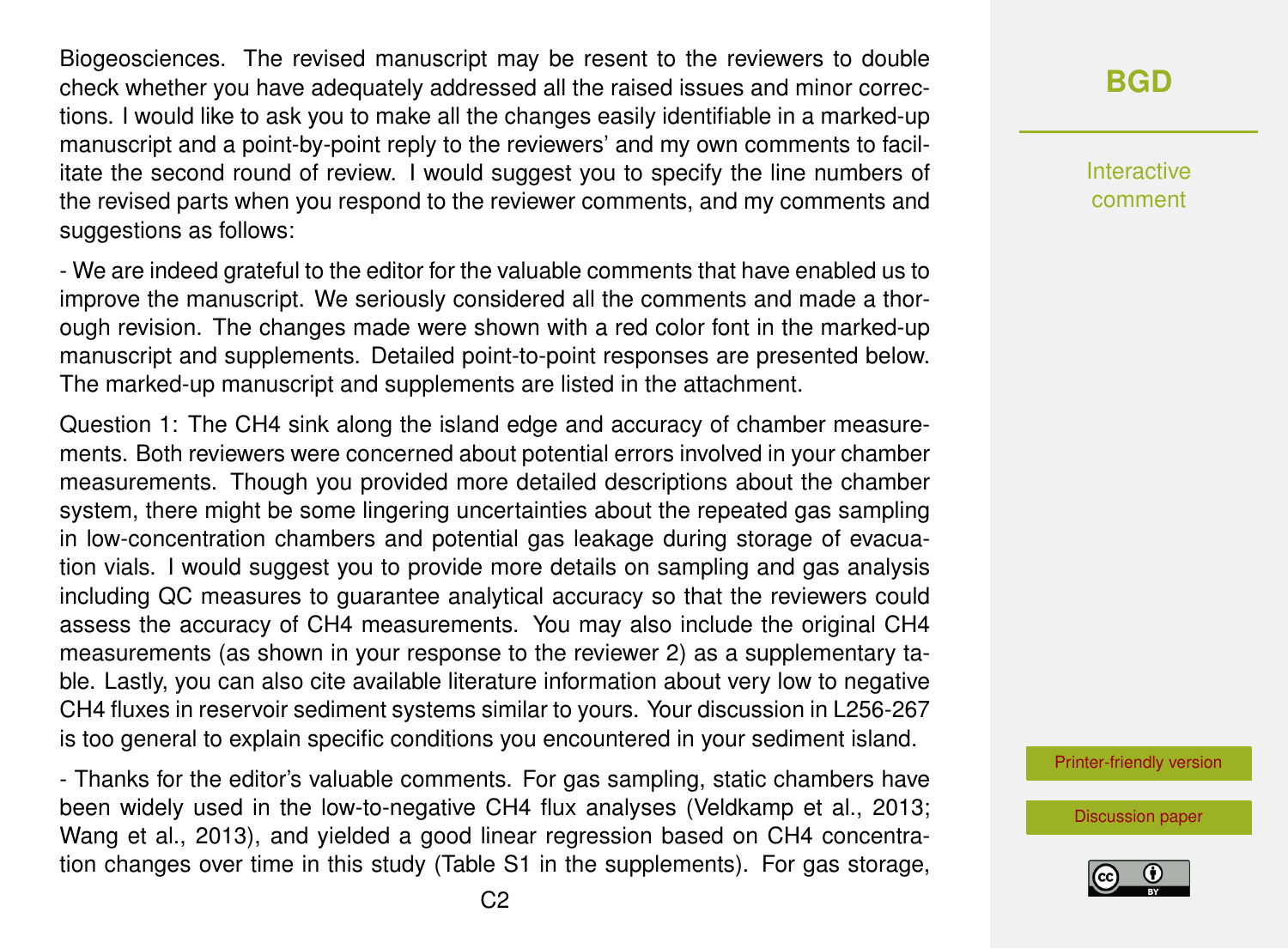Exetainer<sup> $<sup>(B)</sup>$  vials have been evaluated for storage of gas samples and they can limit</sup></sup> sample loss to insignificant amounts for at least 3 months (Glatzel and Well, 2008; Van Dam et al., 2018). Nevertheless, we have presented more details on CH4 flux analysis and added the original CH4 data as a supplementary table according to the editor's suggestion. Please see line 148-151, 153-154, 160 on page 8, line 165, 166-168 on page 9, and the updated supplements.

- We have cited the literature information about very low-to-negative CH4 fluxes similar to this study. Please see line 151 on page 8, line 480-481 on page 23, and line 485-488 on page 24 in the revised manuscript.

- We have updated the discussion in Line 256-267 in the previous version to focus on specific conditions in the studied island. Please see line 277-283 on page 14 in the revised manuscript.

Wang, J. M., Murphy, J. G., Geddes, J. A., Winsborough, C. L., Basiliko, N., & Thomas, S. C. (2013). Methane fluxes measured by eddy covariance and static chamber techniques at a temperate forest in central Ontario, Canada. Biogeosciences, 10(6), 4371- 4382.

Veldkamp, E., Koehler, B., & Corre, M. D. (2013). Indications of nitrogen-limited methane uptake in tropical forest soils. Biogeosciences, 10(8), 5367-5379.

Glatzel, S., & Well, R. (2008). Evaluation of septum-capped vials for storage of gas samples during air transport. Environmental Monitoring and Assessment, 136(1-3), 307-311.

Van Dam, B. R., Tobias, C., Holbach, A., Paerl, H. W., & Zhu, G. (2018). CO2 limited conditions favor cyanobacteria in a hypereutrophic lake: An empirical and theoretical stable isotope study. Limnology and Oceanography. https://doi.org/10.1002/lno.10798

Question 2: The quantitative importance of CH4 emissions from the anaerobic inner area of islands (spatial extent and seasonally) As you mentioned in the revised

#### **[BGD](https://www.biogeosciences-discuss.net/)**

Interactive comment

[Printer-friendly version](https://www.biogeosciences-discuss.net/bg-2018-380/bg-2018-380-AC4-print.pdf)

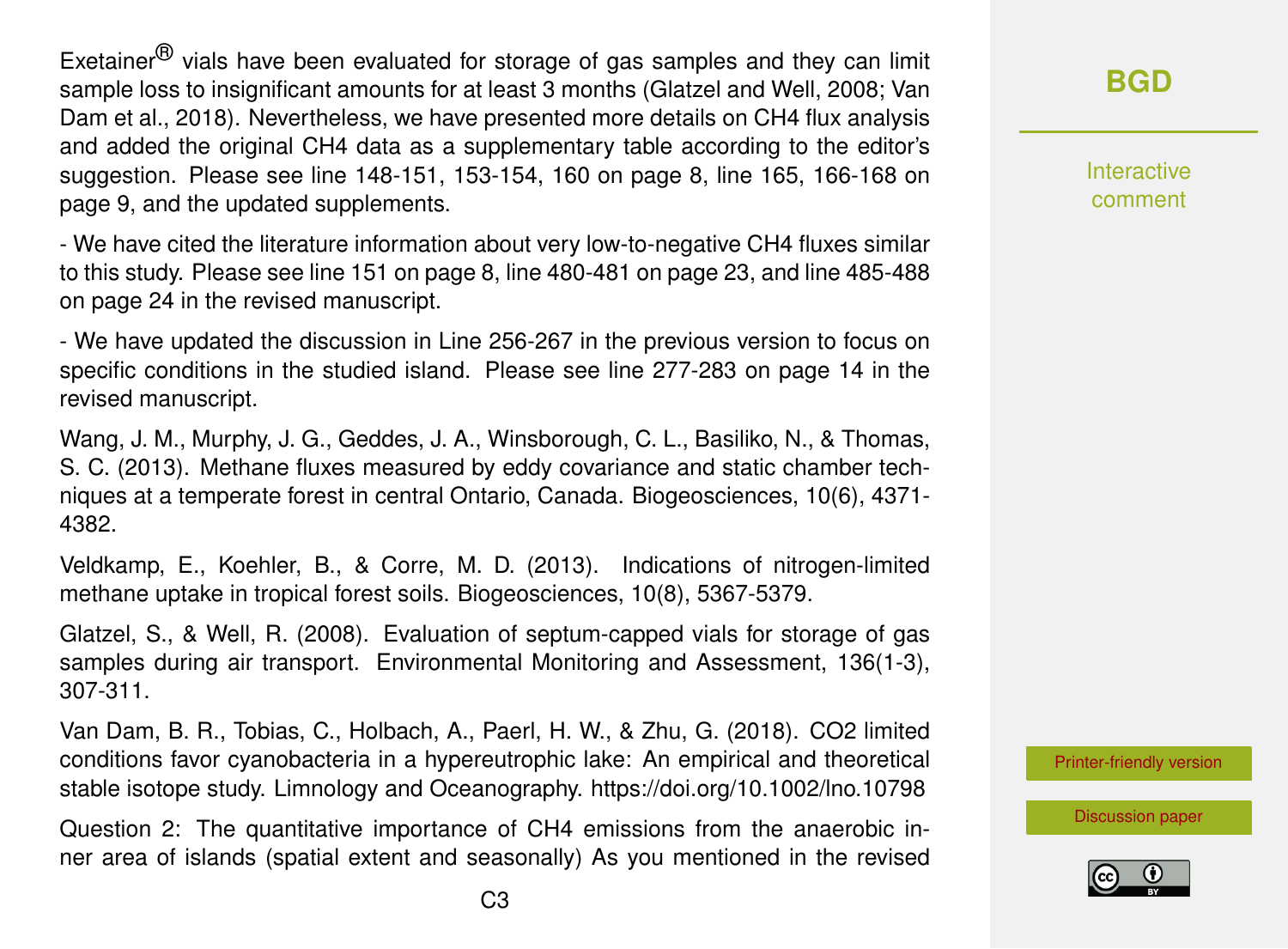manuscript (L302-303) – "studies should assess the quantitative relationship between methane emissions from the drawdown area and hydropower operation scenarios", the information about hydropower operation and its effects on water levels and island flooding would be critical in assessing the quantitative significance of CH4 emissions from sediment-deposited islands. The revised manuscript still lacks this critical information. Please provide more details about the dam operation affecting reservoir and island water levels and dam discharge. If you want to argue for any enhancement or mitigation of CH4 emissions caused by fluctuating water levels and O2 availability, you also need to provide some estimates for the total area of islands affected by the processes you report in your manuscript and discuss their implications for the total reservoir CH4 emission.

- Thanks for the comments. The objective of this study is to explore spatial patterns of CH4 emissions from the sediment-deposited island and the underlying mechanisms. We found the spatial heterogeneity of methane emissions from the island and attributed it to the shift of oxygen availability in sediments under water level fluctuation induced by reservoir operation. The descriptions had been presented in the manuscript. Please see line 78-84 on page 5, line 284-300 on page 14-15, and line 324-335 on page 16. It is very interesting to further establish the quantitative relationship between methane emissions and water level fluctuation (or hydropower operation) and assess the mitigation of CH4 emissions from all the islands in these cascade reservoirs, however, this is a much more complex and difficult task that is beyond the aims of our current study. We can study it separately in the future with the help of China Huaneng Group Co., Ltd, who runs these cascade reservoirs. Here, the limited descriptions of "Prospective studies should assess the quantitative relationship between methane emissions from the drawdown area and hydropower operation scenarios" and "mitigation of CH4 emissions" are the implications based on the results of this study. To avoid confusion, we have deleted these descriptions.

Question 3: L56, L61: Please provide definitions of "sidebays" and "forebays".

#### **[BGD](https://www.biogeosciences-discuss.net/)**

Interactive comment

[Printer-friendly version](https://www.biogeosciences-discuss.net/bg-2018-380/bg-2018-380-AC4-print.pdf)

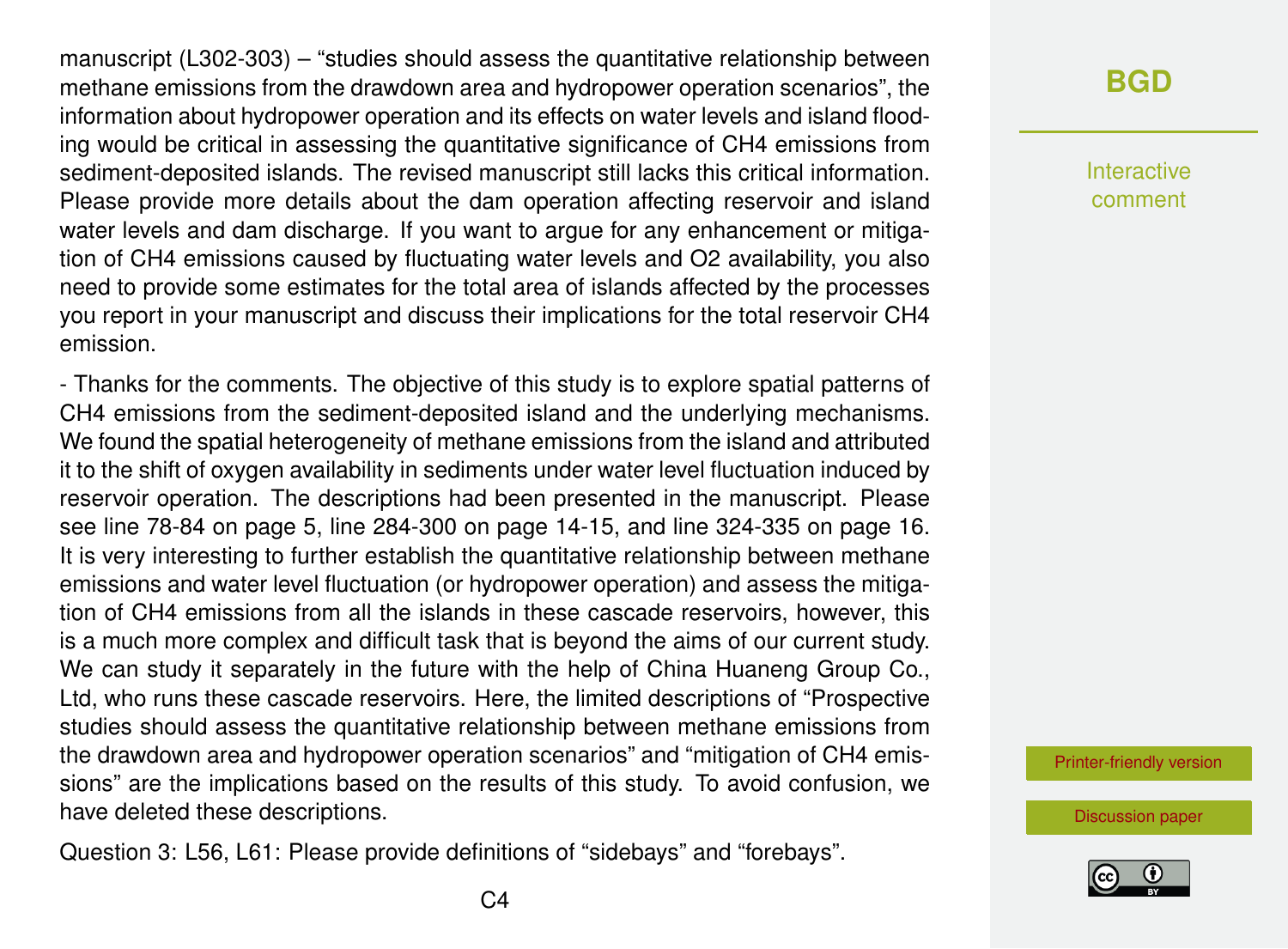- The forebay is an artificial pool of water in front of a larger body of water, which refers to the waters in front of the dam in reservoirs (Wikipedia). The sidebay is formed by abrupt variations in channel width (Jenkins et al., 1981), which refers to the corner of the reservoir here. Based on the definition of sidebays, we updated the number of sediment deposited islands in sidebays. Please see line 94 on page 5 in the revised manuscript and the updated supplements.

https://en.wikipedia.org/wiki/Forebay (reservoir).

Jenkins, B. S. (1981). Effects of channel geometry on exchange processes in river side-bays. In Conference on Hydraulics in Civil Engineering 1981: Preprints of Papers (p. 156). Institution of Engineers, Australia.

Question 4: L64: What do you mean by "following hydropower production demands"?

- In reservoirs, the water level decreases during hydropower production, and increases with the inputs from inflows during the stagnant hydropower production. Hence, the water level frequently fluctuates following hydropower production demands. Here, we updated the description to make it clearer. Please see line 64-66 on page 4 in the revised manuscript.

Question 5: L67 & L71-73: It is difficult to understand why this happens - "This may lead to changes of oxygen conditions in the interior of the drawdown area". You need to provide more relevant background information about anaerobic conditions developing in sediment-deposited islands, not the very general description – "oxygen conditions in sediments may affect the microbial processes". I would suggest you to cite more relevant studies so that readers can understand better how anaerobic conditions in sediment systems similar to your study site affect methanogens and their competitive balance over methanotrophs.

- Many thanks for the valuable comments for improving the manuscript. As for the relevant background information about anaerobic conditions developing in deposited **Interactive** comment

[Printer-friendly version](https://www.biogeosciences-discuss.net/bg-2018-380/bg-2018-380-AC4-print.pdf)

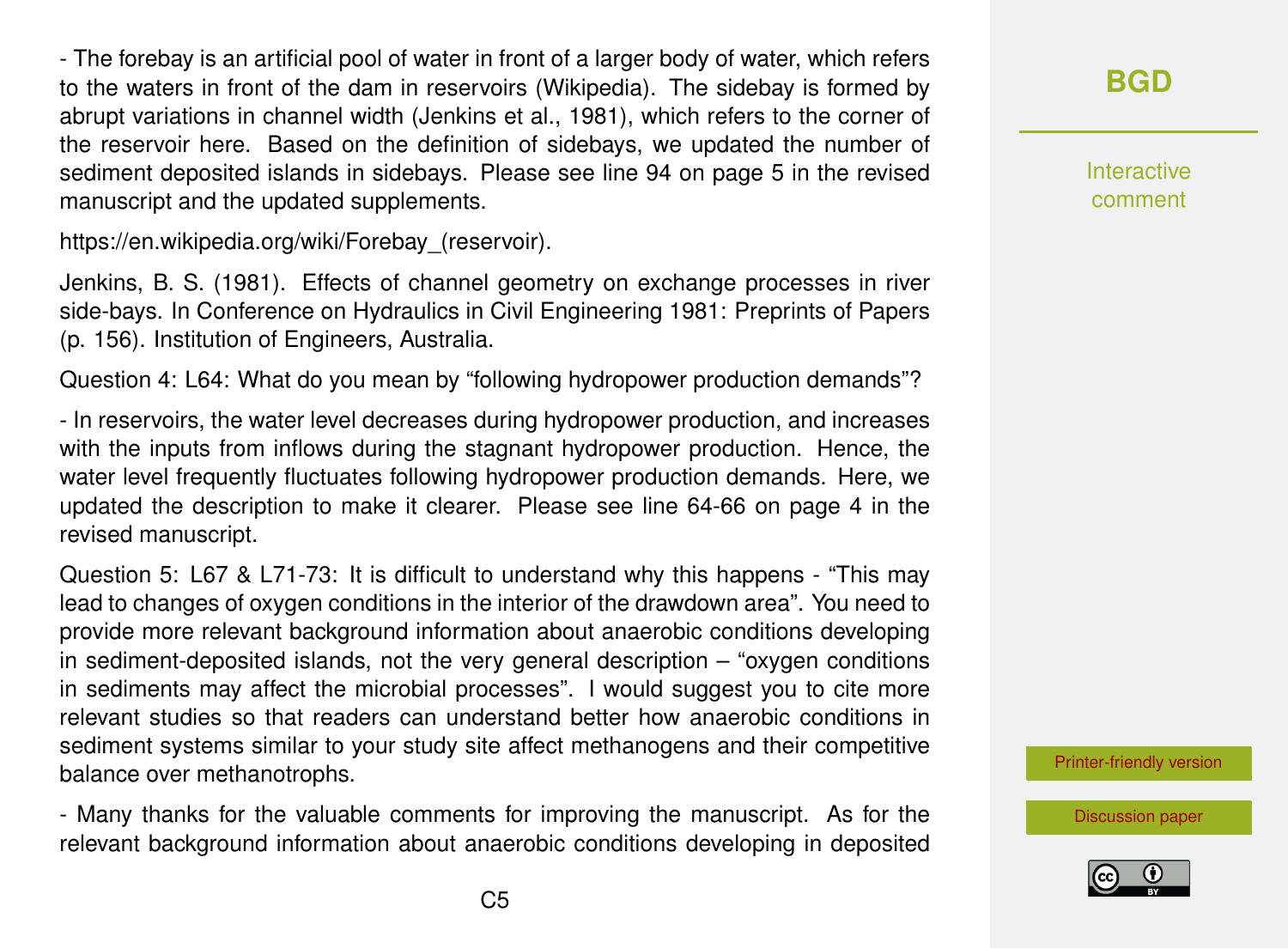sediment, we had presented it in the paragraph ahead. Please see line 47-49 on page 3.

- As for the effects of oxygen conditions in sediments on the microbial processes, we have rewritten it and cited more relevant studies. Please see line 71-77 on page 3-4 in the revised manuscript.

Question 6: L79-81: Please be more specific in providing your study objective. I expected that you would examine how changing hydrologic conditions and oxygendependent metabolic processes affect CH4 production and consumption.

- Previous studies have mainly focused on CH4 emissions from dam forebays, while the understandings of CH4 emissions from sediments deposited in sidebays remain poor (Line 60-63, Page 4). The objective of this study is to explore spatial patterns of CH4 emissions from the sediment-deposited island in sidebays and the underlying mechanisms. The changing hydrologic conditions and oxygen-dependent metabolic processes were studied here to explore the mechanisms of CH4 emission spatial patterns across the sediment-deposited island. We have updated our study objective in line 83-84 on page 5 in the revised manuscript.

Question 7: L86-88: The basin information is quite different from other reported values. Please double check and provide more official (or common) values (e.g., Mekong River Commission reports or Milliman, J. D., Farnsworth, K. L.: River Discharge to the Coastal Ocean: A Global Synthesis, Cambridge University Press, Cambridge, UK, 2011.)

- Thanks for the editor's careful correction. The previous basin information was cited from Li et al. (2013). To be more official, we have updated this information from the Mekong River Commission according to the editor's suggestion. Please see line 88-92 on page 5 in the revised manuscript.

Li, J. P., Dong, S. K., Liu, S. L., Yang, Z. F., Peng, M. C., and Zhao, C.: Effects of

# **[BGD](https://www.biogeosciences-discuss.net/)**

Interactive comment

[Printer-friendly version](https://www.biogeosciences-discuss.net/bg-2018-380/bg-2018-380-AC4-print.pdf)

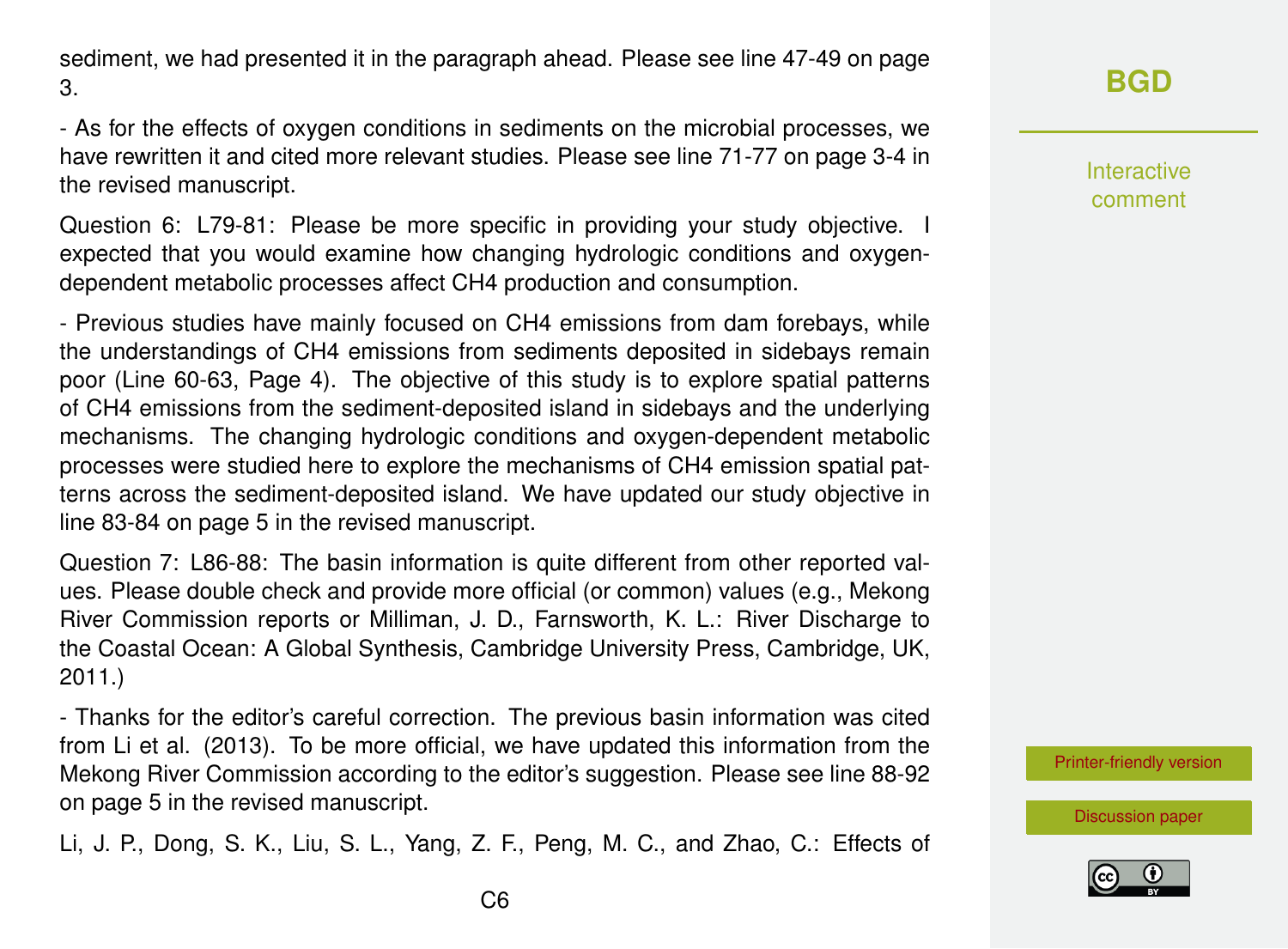cascading hydropower dams on the composition, biomass and biological integrity of phytoplankton assemblages in the middle Lancang-Mekong River, Ecol Eng, 60, 316- 324, 10.1016/j.ecoleng.2013.07.029, 2013.

Question 8: L92-94: Please describe here key information about the dam.

- Thanks for the valuable comments. We have moved the key information about the Manwan dam from the supplements to the manuscript. Please see line 100-103 on page 6 in the revised manuscript.

Question 9: L95-100: This short site description lacks many important details about the studied island (How "typical" is it? How many those islands in the sidebay vs. forebay? Total areas of those islands and the study site's area?...,), local climates (What is plateau monsoon climate? Rainfall and discharge regimes? Temperature?...), and reservoir operation?

- The forebay is in front of the dam in the reservoir, where sediment accumulation can not form islands but build up cohesive sediment layers at the bottom because of the deep water and the high flow rate near the hydropower stations within the dam. We had presented the description of "sediment accumulates in forebays and sidebay islands" in line 39-40 on page 3 in the revised manuscript. In the upstream section of the Lancang-Mekong River in China, there were about 33 sediment-deposited islands in the reservoir sidebay, of which 81.8% are located at the convex bank, and 18.2% at the concave bank. Hence, we selected the widely distributed type of island at the convex bank for investigation, which the "typical" island refers to in this study. To make it clearer, we have revised the description to "This study selected the widely distributed type of island at the convex bank for investigation, which is located in the Manwan Reservoir ". Please see line 93-98 on page 5-6 in the revised manuscript. The studied island has a surface area of 1.3  $\times$  104 m2, and the total area of the 33 sedimentdeposited islands was estimated to about  $4.3 \times 105$  m2. The information has been also updated in line 94 on page 5, line 99 on page 6 in the revised manuscript.

# **[BGD](https://www.biogeosciences-discuss.net/)**

Interactive comment

[Printer-friendly version](https://www.biogeosciences-discuss.net/bg-2018-380/bg-2018-380-AC4-print.pdf)

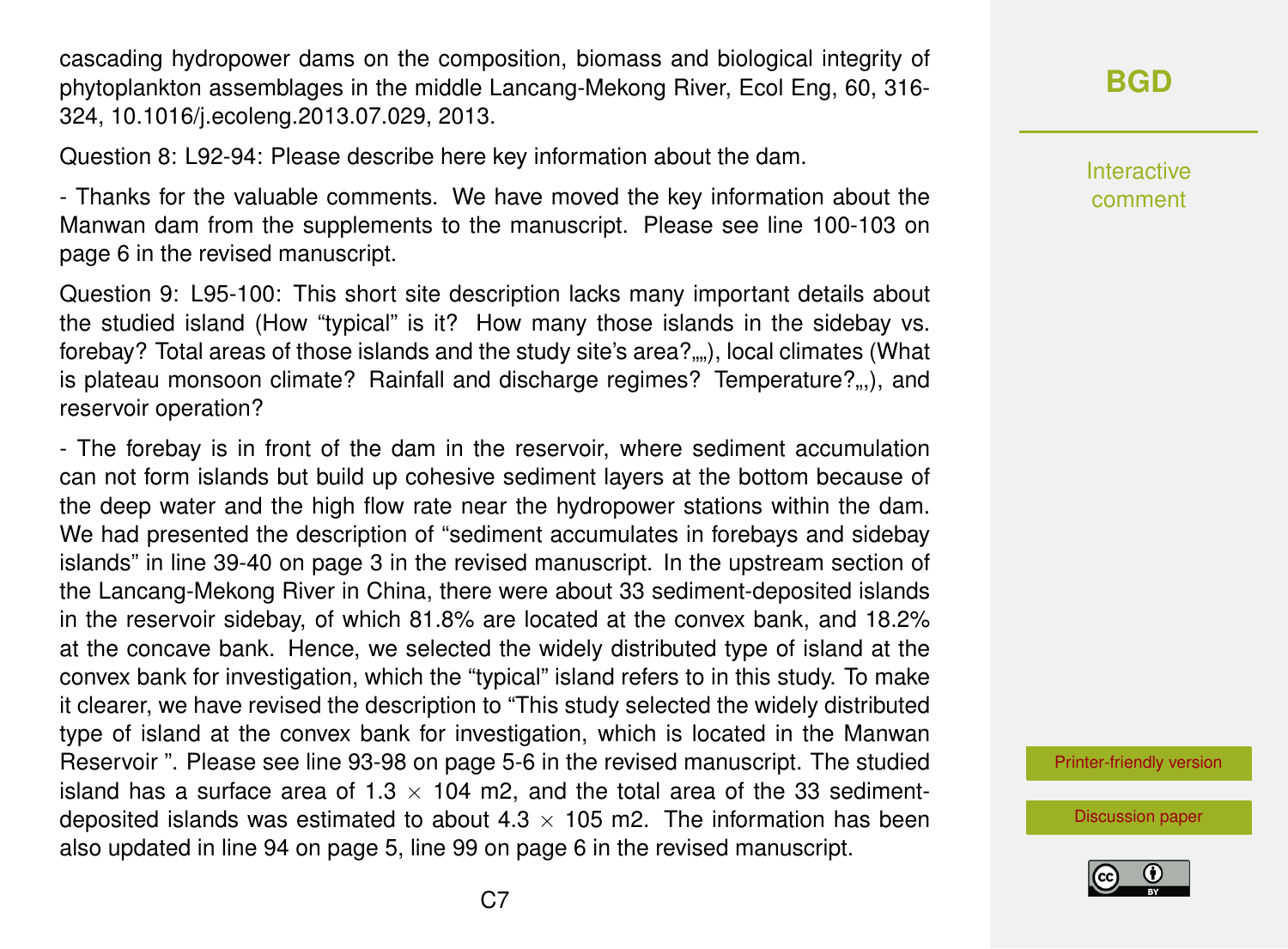- The subtropical plateau monsoon climate refers to that the air temperature features no distinct seasons. This sentence has been revised to "Manwan has a subtropical plateau monsoon climate, and the temperature features no distinct seasons". Please see line 103-104 on page 6 in the revised manuscript.

- The "reservoir operation" means "water level fluctuation induced by reservoir operation", which has been corrected to make it clearer. Please see line 105 on page 6 in the revised manuscript.

Question 10: L104: Your site map needs to distinguish clearly the locations and labels of groundwater wells from those for sediment sampling. It is now very confusing. Please think about showing some key site labels on the site map (Fig. 1), and providing more details in the supplementary information, like Fig. S3 or Fig. 3 in your response to the second reviewer comments.

- We thank for the editor's comments. The groundwater wells/sediment sampling sites and gas sampling sites were indicated in red and yellow dots, respectively, in Fig. 1b, and the labels were showed in Fig. 1a. To make it clearer, we have modified Fig. 1, and provided more details in the supplementary information. Please see Fig. 1 and the updated supplements.

Question 11: L122: Please describe how you kept the collected samples to prevent sample exposure to air.

- The samples were kept in the plastic ziplock bag to prevent exposure to air. This information has been updated, and please see line 130-131 on page 7 in the revised manuscript.

Question 12: L130: I wondered how you could measure DO in situ using the 6600 sonde. Was it possible to put in in the well with 9 cm diameter?

- We are very sorry for the wrong description here. The YSI 6600 was applied to the DO measurements in the reservoir, and another portable DO meter was used to measure **[BGD](https://www.biogeosciences-discuss.net/)**

Interactive comment

[Printer-friendly version](https://www.biogeosciences-discuss.net/bg-2018-380/bg-2018-380-AC4-print.pdf)

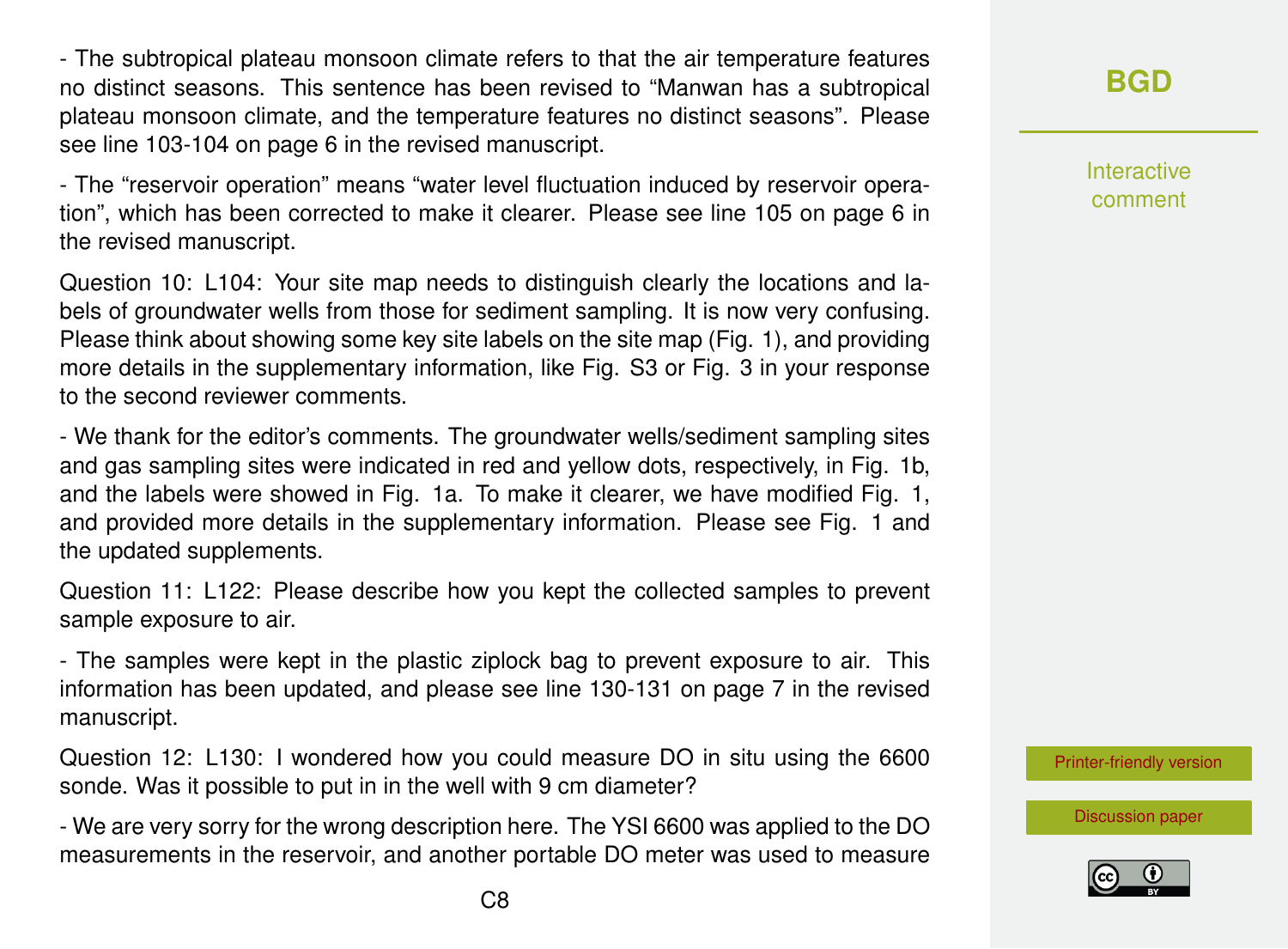the DO at each well by directly putting the probe to the well. This mistake has been corrected. Please see line 136-139 on page 7 in the revised manuscript.

Question 13: L160: What do you mean by "the range of the uncertain"?

- In this study, we used simple spline interpolation to interpolate the methane emissions from the island and adjacent reservoir based on several measured values. This method is valid, but there exist the range of uncertain, which is similar to error margin.

Question 14: L178: pomA?

- The pmoA gene is the most commonly used functional markers of methanotrophs, which encodes a subunit of the particulate methane monooxygenase (Nauer et al., 2012; Sheng et al., 2016).

Nauer, P. A., Dam, B., Liesack, W., Zeyer, J., & Schroth, M. H. (2012). Activity and diversity of methane-oxidizing bacteria in glacier forefields on siliceous and calcareous bedrock. Biogeosciences, 9(6), 2259-2274.

Sheng, R., Chen, A., Zhang, M., Whiteley, A. S., Kumaresan, D., & Wei, W. (2016). Transcriptional activities of methanogens and methanotrophs vary with methane emission flux in rice soils under chronic nutrient constraints of phosphorus and potassium. Biogeosciences, 13(23), 6507-6518.

Question 15: L198: Please also provide % DO values to allow for a better assessment of O2 availability.

- Thanks for the valuable suggestion. We have changed DO concentrations to % DO values. Please see line 211 on page 11 and Figure 2 in the revised manuscript.

Question 16: L220: At which "island sites"?

- Here, it means that high CH4 emissions were observed at the sites on the island other than the reservoir. To avoid confusion, we have revised this sentence to "High methane emission rates were observed at the island center, with a maximum of 10.4 Interactive comment

[Printer-friendly version](https://www.biogeosciences-discuss.net/bg-2018-380/bg-2018-380-AC4-print.pdf)

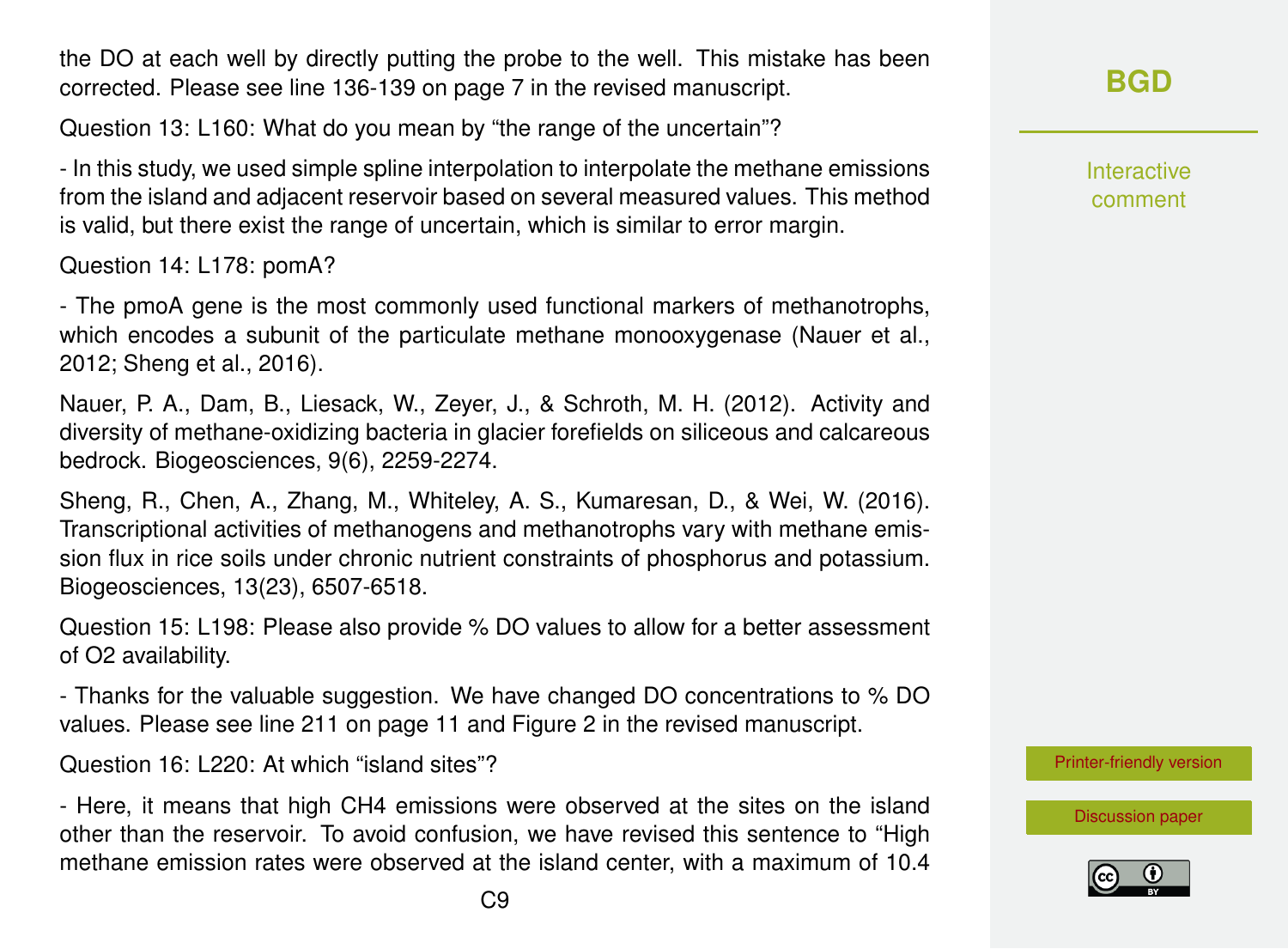mg h-1m-2." Please see line 233-234 on page 11 in the revised manuscript.

Question 17: L220-227: Please describe the proportions represented by the edge sink, the low-emission ring, and the core source in the total island emission.

- The total island emission contained the emission from the low emission ring and the core source, which was estimated to 8.3 and 5.4 g h-1, accounting for 60.6% and 39.4%, respectively. This information has been updated in line 239-240 on page 12 in the revised manuscript. However, we are not sure how to get the proportions represented by the edge sink in the total island emission.

Question 18: L243 (and L206-207): Please describe how "hysteretic response" occurred. Delays in the response of islands water levels to rising reservoir levels appear only slight during the initial rising phase, and almost negligible on the descending limb of the water level.

- The hysteretic response occurred in presence of head gradients and sediment resistance (Gerecht et al., 2011). The information has been updated in the revised manuscript. Please see line 258-259 on page 13.

- Since the water permeability was high for sands, the hysteretic response is slight in the sand-deposited island. Data from the automated water level recorders indicated that the water level responses in the island lagged the reservoir stage by 20–30 min (line 222-224 on page 11). The delays on the descending limb of the water level become negligible due to the water conservation of sediments in the island.

Gerecht, K. E., Cardenas, M. B., Guswa, A. J., Sawyer, A. H., Nowinski, J. D., & Swanson, T. E. (2011). Dynamics of hyporheic flow and heat transport across a bedâ $\tilde{A}$ . toâĂŘbank continuum in a large regulated river. Water Resources Research, 47(3).

Question 19: L297: Under which reservoir operation? Do you mean under the conditions of fluctuating water levels?

- Yes, it refers to 'under the conditions of fluctuating water levels'. We have checked

**[BGD](https://www.biogeosciences-discuss.net/)**

Interactive comment

[Printer-friendly version](https://www.biogeosciences-discuss.net/bg-2018-380/bg-2018-380-AC4-print.pdf)